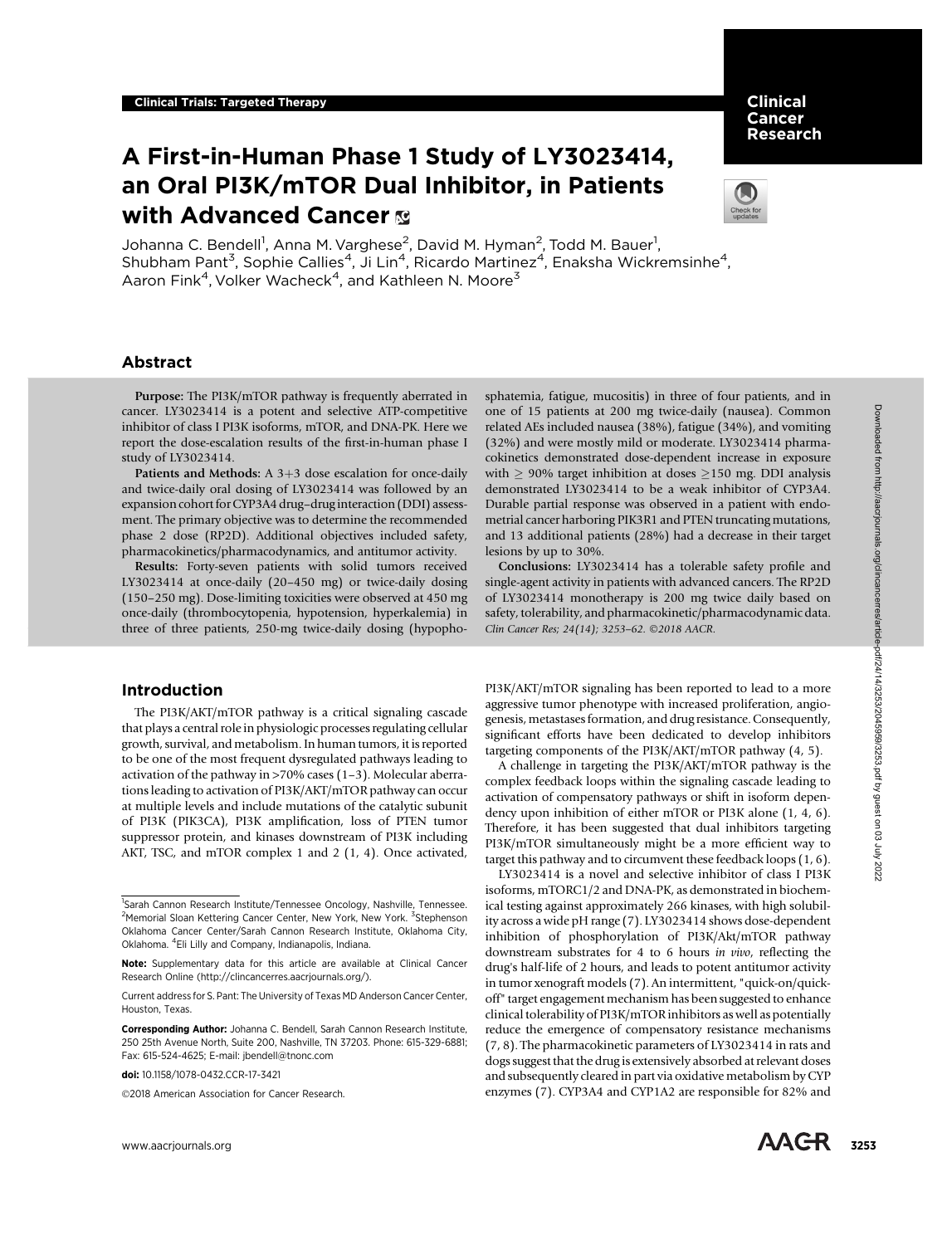# Translational Relevance

The PI3K/mTOR signaling pathway is one of the most frequently activated pathways in solid and hematologic malignancies and therefore an attractive target for cancer drug development. This first-in-human dose phase I study of the novel and potent PI3K/mTOR dual kinase inhibitor LY3023414 demonstrates a favorable safety profile in patients with advanced solid tumors. In contrast to other PI3K/mTOR dual inhibitors, the high bioavailability and the half-life of 2 hours results in potent in vivo efficacy via intermittent target inhibition ("quick-on/quick-off" effect). Pharmacokinetic/ pharmacodynamic analysis demonstrated strong but transient target engagement with  $\geq$ 90% p4EBP1 inhibition at dose levels of  $\geq$ 150 mg LY3023414. Patients treated at this biological efficacious dose range demonstrated clinical benefit including a durable partial response lasting >18 months in a patient with endometrial cancer harboring PIK3R1 and PTEN truncating mutations fostering PI3K/mTOR target engagement of LY3023414. These results support further investigation of LY3023414 in patients with advanced cancers.

18% of the CYP-mediated LY3023414 clearance, respectively. In addition, in vitro data suggest that LY3023414 may be a timedependent inhibitor of CYP3A4 metabolism, which could lead to increased plasma concentration of CYP3A4 substrates (Eli Lilly and Company, data on file). The nonclinical toxicology profile of LY3023414 provided a favorable benefit–risk profile enabling clinical studies of LY3023414 (7).

Herein, we report the results of the first in-human phase I dose escalation trial of LY3023414 in patients with advanced or metastatic cancer. The primary objective of the study was to identify a recommended phase 2 dose (RP2D) of LY3023414 that can be safely administered to patients with advanced and metastatic cancer.

# Patients and Methods

## Study design

This study was a multicenter, open-label, phase I, first-humandose (FHD) dose-escalation study of oral LY3023414 in patients with advanced cancer. The study consisted of a dose-escalation part for once-daily oral administration of LY3023414 (part A) and one for twice-daily dosing of LY3023414 (part A2). Dose escalation followed a  $3+3$  design and no intrapatient dose escalation was allowed. After completion of the dose-escalation parts, an expansion cohort was initiated to assess a potential CYP3A4 drug–drug interaction (DDI) of LY3023414 using midazolam as substrate (part B1).

The primary objective of this study was to determine a RP2D of LY3023414 that could be safely administered to patients. Secondary objectives included safety and toxicity assessments, pharmacokinetic, DDI, and preliminary antitumor activity, while exploratory objective was to evaluate pharmacodynamic effects of LY3023414 on biomarker indicative of PI3K/mTOR activity. The protocol was approved by Institutional Review Boards before patient recruitment, and each patient provided written informed consent before enrollment. The study was conducted in accordance with Consensus ethics principles derived from international ethical guidelines, including the Declaration of Helsinki and Council for International Organizations of Medical Sciences (CIOMS) International Ethical Guideline and the International Conference on Harmonization E6 Guidelines for Good Clinical Practice (ICH GCP E6). This study was registered at clinicaltrials. gov with the identifier, NCT01655225.

#### Patient population

Eligible patients were male or female at  $\geq$  18 years age, who had advanced and/or metastatic cancer (solid tumor or lymphoma) and had progressed or failed standard therapy(s), or for whom there was no standard therapy. Other key eligibility criteria included adequate hematologic and organ function, an Eastern Cooperative Oncology Group (ECOG) performance status of  $\leq 1$ , and having discontinued all previous cancer therapies. Patients had measurable or nonmeasurable disease as defined by the Response Evaluation Criteria in Solid Tumors version 1.1 (RECIST v1.1; ref. 9).

Key exclusion criteria were symptomatic central nervous system malignancy or metastasis, insulin-dependent or history of gestational diabetes, intolerance to any previous treatment with PI3K and/or mTOR compound, or severe uncontrolled cardiac, lung, or liver disease. Patients in the DDI expansion cohort were in addition not allowed to have any concomitant medications that are moderate/strong inhibitors or inducers of CYP3A4 administered 21 days prior to midazolam assessment.

#### Study treatments

LY3023414 was orally self-administered with a glass of water with no food consumed at least 1-hour prior and after a dose. In part A, patients received LY3023414 once daily in consecutive cohorts at dose levels of 20, 40, 80, 150, 225, 325, or 450 mg. This dose range was determined on the basis of toxicology results and modeling of pharmacokinetic and pharmacodynamic data from nonclinical studies (7). In part A2, patients received LY3023414 twice daily at 150-, 200-, or 250-mg dose levels in consecutive cohorts. LY3023414 doses were taken in the morning and evening approximately 12 hours apart. Part A2 was initiated after the 325 mg once daily LY3023414 dose in part A was judged to be safe and tolerable.

Following completion of the dose escalation, patients in the DDI expansion cohort (part B1) were treated with LY3023414 200 mg twice daily. In addition, patients received a midazolam probe (0.2 mg as syrup) within 1 week prior to the first LY3023414 dosing and on day 15 of cycle 1 to evaluate potential CYP3A4 DDI based on nonclinical observation.

A cycle was defined as a 21-day period with continuous dosing of LY3023414 (either once daily or twice daily). Patients were treated until a discontinuation criterion was met. LY3023414 was provided by Eli Lilly & Company as capsules.

#### Safety

Safety and tolerability were assessed through clinical and laboratory evaluations at weekly intervals for the first two cycles and at least every 2 weeks thereafter. Adverse events (AEs) were graded according to the Common Terminology Criteria for Adverse Events (CTCAE v.4.0), and were recorded for all patients who received at least one dose of LY3023414. Dose-limiting toxicities (DLTs) were defined as possibly drug-related AEs during cycle 1 if they met one of the following main criteria: grade  $\geq$ 3 nonhematologic toxicity (except for nausea, vomiting, diarrhea,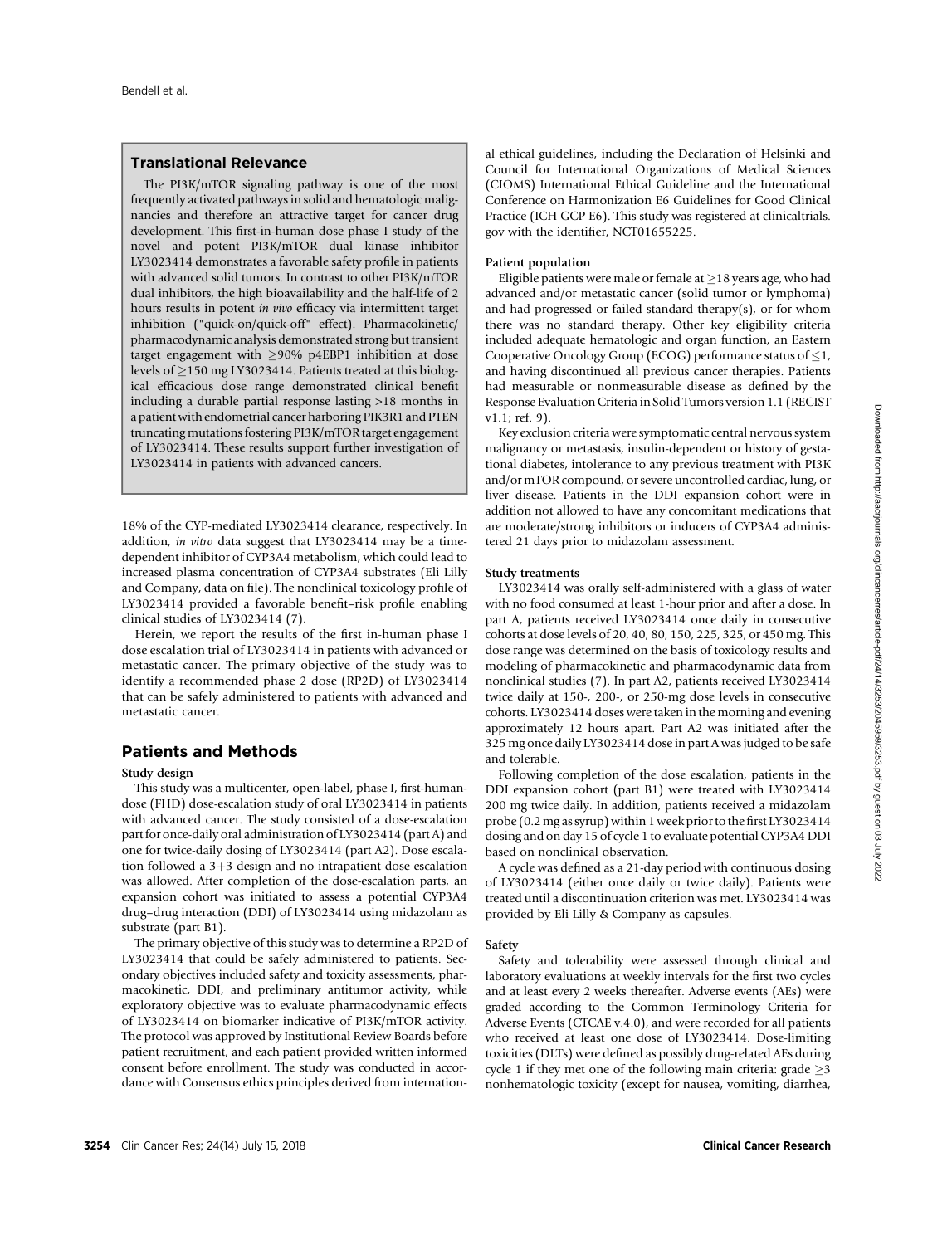constipation, anorexia, and skin rash for  $\leq$  3 days; asymptomatic electrolyte disturbance responsive to medical treatment, transient  $\leq$ 5 days grade 3 fasting hyperglycemia, grade 3 hypertriglyceridemia or hyperlipidemia without optimal treatment), grade 4 hematologic toxicity of  $>7$  days duration, febrile neutropenia,  $\text{grade} \geq 3$  thrombocytopenia with  $\geq$ grade 2 bleeding or any other significant toxicity. The MTD was defined as the highest dose of LY3023414 not causing DLT in more than 33% of patients.

#### Pharmacokinetic assessments

Blood samples were collected for assessment of LY3023414 concentration profiles (at predose and 0.5, 1, 2, 4, 8, 12, and 24 hours postdose) on three occasions: (i) on day 1 of cycle 1 (single dose), (ii) on day 15 of cycle 1 (continued dosing) and (iii) on day 15 of cycle 2 (prolonged continued dosing; referred to as study day 36 for the purpose of pharmacokinetic analysis). Venous blood was drawn at each time point and collected using the dried blood spot (DBS) sampling technique (10, 11). LY3023414 concentrations were quantitated using a validated LC/MS-MS method with a range spanning from 2 ng/mL to 1,000 ng/mL. A 10-fold (1:10) dilution was validated and used to quantify samples above 1,000 ng/mL (ULOQ). Details of the assay methodology have been published previously (12).

LY3023414 pharmacokinetic data were analyzed using classical noncompartmental analysis (NCA) methodology implemented in Phoenix 64, WinNonlin 6.4 (Pharsight, Certara Company). The primary pharmacokinetic parameters for the NCA were maximum observed drug concentrations  $(C_{\text{max}})$ , area under the concentration–time curve from time zero to infinity ( $AUC_{0-\infty}$ ), the area under the concentration–time curve during the dosing interval (AUC<sub>t</sub>), apparent total body clearance of drug (CL/F), time of maximum observed drug concentration  $(t_{\text{max}})$ , half-life associated  $(t_{1/2})$ , and apparent volume of distribution (V<sub>Z</sub>/F).

In addition, LY3023414 pharmacokinetic data were analyzed using nonlinear mixed effect (NLME) modeling methodology implemented in NONMEM VII level 3 (ICON plc). One and two compartmental models with either a first-order absorption rate constant or a mixed first-order and zero-order absorption rate constants were tested. Thousands Monte Carlo simulations using the pharmacokinetic model parameters were performed using NONMEM VII level 3 (ICON plc) to generate visual predictive check and the mean profiles.

For measurement of midazolam and its hydroxylated metabolite, plasma samples were assayed using a LC/MS-MS method to determine pharmacokinetics pre- and post-LY3023414 treatment (i.e., within 1 week prior to and on day 15 of LY3023414 dosing). Midazolam and its hydroxylated metabolite pharmacokinetic data were analyzed using classical noncompartmental analysis (NCA) methodology implemented in Phoenix 64, WinNonlin 6.4 (Pharsight, Certara Company). DDI was assessed by the geometric mean ratio of midazolam and hydroxymidazolam AUC<sub>0-∞</sub> (midazolam+ LY3023414: midazolam alone), the C<sub>max</sub> ratio (midazolam+ LY3023414: midazolam alone) for both the parent and the metabolite and the metabolite:parent (hydroxymidazolam:midazolam ratio) in the absence and presence of LY3023414.

#### Pharmacodynamic assessments

Pharmacodynamic analysis was conducted to determine the fasting blood glucose levels, and status of endogenous phosphorylation site Thr37/46 of 4EBP1 in  $CD14<sup>+</sup>$  peripheral blood mononuclear cells (PBMCs) as a downstream target of PI3K/mTOR signaling by flow cytometry (Esoterix, Belgium) on days 1, 15, and 36 (predose, 1, 4, 8, 12 and 24 hours). Pharmacokinetic/pharmacodynamic relationship was investigated using nonlinear mixed effect (NLME) modeling methodology implemented in NONMEM VII level 3 (ICON plc). A sigmoidal Emax model was fitted to the inhibition of p4EPB1 versus LY3023414 exposure.

## Exploratory biomarkers

Available archived tumors were subjected to next-generation sequencing using platforms compliant with Clinical Laboratory Improvement Amendments (CLIA) regulations. Sequencing was performed using the Foundation-One T5 panel consisting of 288 genes as described previously (13). Sequencing was confined to cohorts comprising patients dosed at 200 twice daily or 325 once daily to exclude potentially confounding results arising from dose escalation.

#### Antitumor activity

Tumor response was assessed by CT scans or MRI according to RECIST v1.1 (Eisenhauer and colleagues, 2009) at baseline and thereafter every 6 weeks until radiographic documentation of progressive disease. All patients receiving at least one dose of LY3023414 were included in the evaluation of antitumor activity.

#### Statistical methods

As a dose-escalation study, the sample size was determined by the number of dose levels explored and the number of patients per dose level following the  $3+3$  approach. The sample size for the DDI cohort (Part B1,  $n = 9$ ) was calculated on the basis of an assumed intrasubject coefficient of variation on exposure of 20% for midazolam, leading to at least 90% probability that the precision of the mean effect of LY3023414 on midazolam exposure (i.e., on CYP3A4 activity) will be 26%. The precision of the estimate of DDI is defined as the ratio of the upper 95% confidence limit (two-sided) to the estimated mean. The statistical analyses for this study were descriptive. Data summaries, including demographics and baseline characteristics, safety, pharmacokinetics, and preliminary antitumor activities, were reported by study part and dose groups as appropriate. Continuous variables were summarized using mean and SD. Categorical variables were summarized using frequency and percentages. No formal hypothesis testing was performed. The data cutoff was June 8, 2017. whe constrained in the interaction ( $\sim$  Clin Cancer Responses to the constrained from https://axred.org/clincancerres/article/s. The constrained from the syntems of the constrained from the syntems of the constrained fro

## Results

#### Patient disposition and demographics

A total of 47 patients were enrolled and received at least one dose of LY3023414 (Table 1). Twenty-five patients were enrolled in the once-daily dose-escalation part (Part A) and were treated at one of the seven LY3023414 dose levels: 20 mg  $(n = 3)$ , 40 mg  $(n = 3)$ , 80 mg  $(n = 3)$ , 150 mg  $(n = 3)$ , 225 mg  $(n = 3)$ , 325 mg  $(n = 7)$ , or 450 mg  $(n = 3)$ . Thirteen patients received twice-daily dosing of LY3023414 at one of the three dose levels: 150 mg ( $n =$ 3), 200 mg ( $n = 6$ ), and 250 mg ( $n = 4$ ). Nine patients in the DDI expansion cohort received 200 mg LY3023414 twice daily. Patients were representative for a first human dose study and had exploited standard-of-care treatment options. Baseline patient and disease characteristics are summarized in Table 1.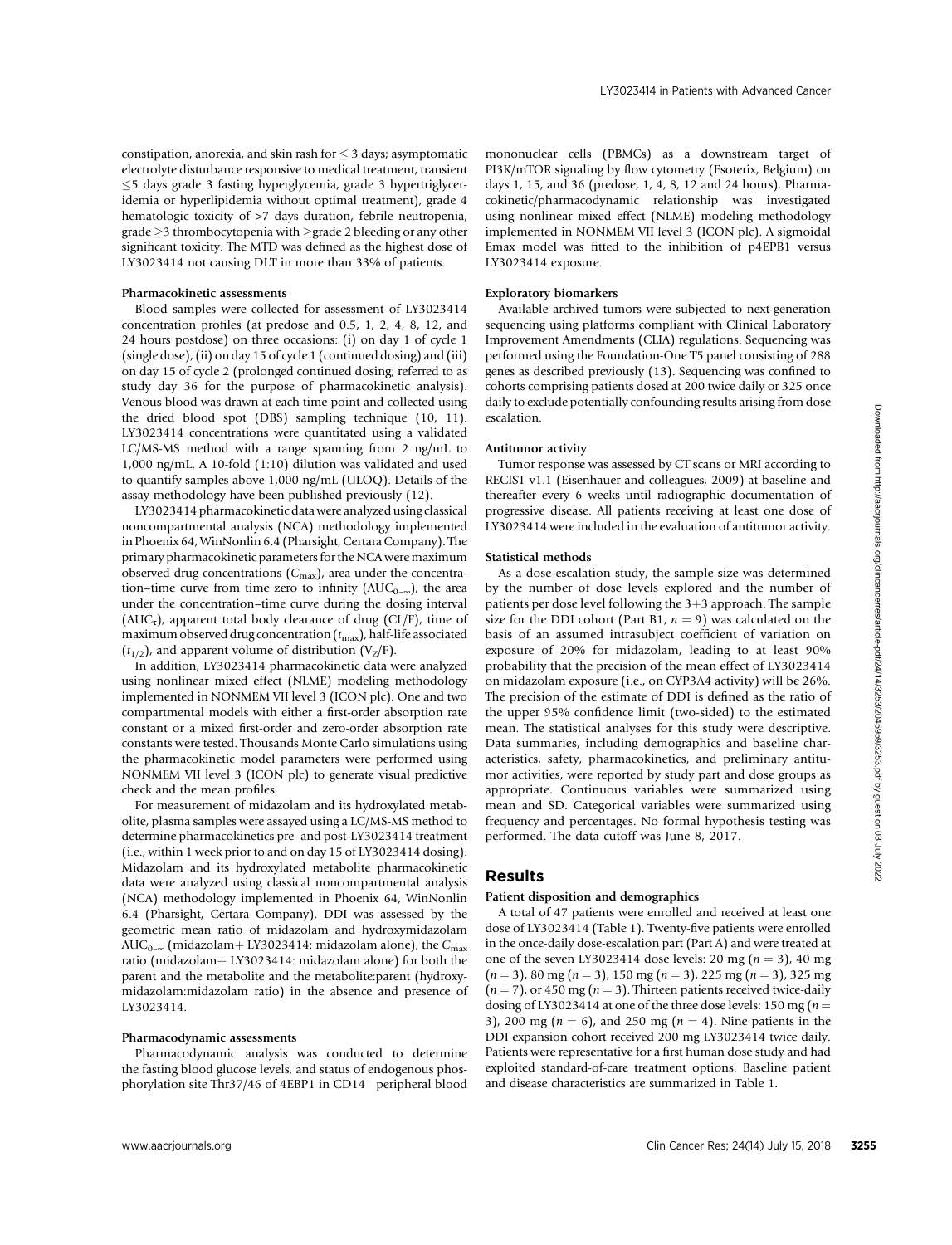|                                                 | Total ( $N = 47$ ) |
|-------------------------------------------------|--------------------|
| Age, median                                     | 66.0               |
| Sex, n (%)                                      |                    |
| Male                                            | 12(25.5)           |
| Female                                          | 35 (74.5)          |
| Race, n (%)                                     |                    |
| Caucasian                                       | 35 (74.5)          |
| African American                                | 9(19.1)            |
| Asian                                           | 2(4.3)             |
| Missing                                         | 1(2.1)             |
| Weight (kg), median                             | 71.2               |
| ECOG PS, $n$ $%$                                |                    |
| 0                                               | 22 (46.8)          |
| 1                                               | 24 (51.1)          |
| >2                                              | 1(2.1)             |
| Most common types of cancer, $n$ (%)            |                    |
| Endometrial                                     | 12(25.5)           |
| Colorectal                                      | 10(21.3)           |
| Perivascular epithelioid cell tumor (PEComa)    | 3(6.4)             |
| Mesothelioma                                    | 3(6.4)             |
| <b>NSCLC</b>                                    | 3(6.4)             |
| Other                                           | 16 (34)            |
| Prior therapies, n (%)                          |                    |
| Prior systemic therapy                          | 44 (93.6)          |
| Prior therapy with a PI3K and/or mTOR inhibitor | 9(19.1)            |
| Prior radiotherapy                              | 26 (55.3)          |

Abbreviations: ECOG PS, Eastern Cooperative Oncology Group performance status; NSCLC, non-small cell lung cancer. Data reported includes cohorts A, A2, and B1 only.

#### Safety and tolerability

For once-daily dosing, no DLTs were observed up to the 325-mg dose level. At the next higher dose level of LY3023414 given at 450 mg once daily, DLTs were reported in three of three patients, including one case each of thrombocytopenia (grade 4), hypotension (grade 4), and hyperkalemia (grade 3). Therefore, a dose of 325 mg ( $n = 7$ ) was determined as the MTD for LY3023414 once-daily dosing. For twice-daily dosing, DLTs were observed in three of four patients at 250 mg in the form of hypophosphatemia

(grade 4), fatigue, and mucositis (both grade 3). At the next lower level of 200 mg, one of six patients experienced a DLT of intolerable grade 2 nausea. Thus, 200 mg was determined as the MTD for twice-daily dosing of LY3023414.

Forty patients (85.1%) experienced at least one adverse event (AE) possibly related to the study drug, 13 patients (27.7%) of whom experienced grade  $\geq$ 3. The most common possibly study drug-related AEs (in  $\geq$  15% of patients) reported across all patients included nausea (38.3%), fatigue (34%), vomiting (31.9%), and diarrhea (21.3%), also see Table 2. Most of these AEs were of mild or moderate intensity. Grade  $\geq$ 3 related AEs that occurred in more than one patient included hyperglycemia, asthenia, and fatigue. Fourteen patients reported serious adverse events (SAEs), including six events possibly related to LY3023414: hypotension and hypophosphatemia (both grade 4 and considered DLTs); nausea, hypernatremia, hyperglycemia, and asthenia (all grade 3). All SAEs possibly related to LY3023414 were reported at dose levels exceeding the MTD. AEs regardless of causality are provided in Supplementary Table ST2. At the MTD of 200 mg twice daily, two patients had dose reduction, and one patient had a dose-cycle delay; while at 325 mg once daily, one patient had dose reduction, and two patients had dose-cycle delay. Dose reductions and delays occurred at various time points with no obvious pattern.

Progressive disease was the primary reason for study treatment discontinuation from either dose escalation or the DDI expansion cohort. One patient discontinued study treatment due to an adverse event (grade 3 hypercalcemia, 250 mg twice-daily cohort) not related to study treatment, who later died due to disease progression within 30 days from study treatment discontinuation. There were no deaths on study treatment.

## Pharmacokinetics

LY3023414 pharmacokinetic data were available and evaluable for 43 patients including 23 patients with once-daily dosing and 20 patients with twice-daily dosing. LY3023414 was readily absorbed, following oral administration, and concentrations

**Table 2.** Treatment-related adverse events related (all grades occurring in  $\geq$  10% patients)<sup>a</sup>

|                                            | 20 mg         | 40 mg              | 80 mg         | 150 mg        | 225 mg        | 325 mg             | 450 mg   | 150 ma     | 200 ma         | 250 ma         | 200 mg BID              |                     | Grade 3                  |
|--------------------------------------------|---------------|--------------------|---------------|---------------|---------------|--------------------|----------|------------|----------------|----------------|-------------------------|---------------------|--------------------------|
| <b>CTCAE Term,</b>                         | QD<br>$(N=3)$ | QD<br>$(N =$<br>3) | QD<br>$(N=3)$ | QD<br>$(N=3)$ | QD<br>$(N=3)$ | QD<br>$(N =$<br>7) | QD       | <b>BID</b> | BID<br>$(N=6)$ | BID<br>$(N=4)$ | (+Midazolam)<br>$(N=9)$ | Total<br>$(N = 47)$ | or higher                |
| n (%)                                      |               |                    |               |               |               |                    | $(N=3)$  | $(N=3)$    |                |                |                         |                     | $(N = 47)$               |
| Patients with<br>any adverse<br>event (AE) | 2(66.7)       | 3(100)             | 3(100)        | (33.3)        | 2(66.7)       | 7(100)             | 3(100)   | 3(100)     | 5(83.3)        | 4 (100)        | 7(77.8)                 | 40 (85.1)           | 13(27.7)                 |
| Patients with<br>$\geq$ grade 3<br>AEs     | 0(0)          | 0(0)               | 0(0)          | 0(0)          | 0(0)          | 2(28.6)            | 3(100)   | 0(0)       | 1(16.7)        | 4(100.0)       | 3(33.3)                 | 13(27.7)            | $\overline{\phantom{a}}$ |
| Nausea                                     | 0(0)          | 1(33.3)            | 0(0)          | 1(33.3)       | (33.3)        | 5(71.4)            | 2(66.7)  | (33.3)     | 2(33.3)        | 3(75.0)        | 2(22.2)                 | 18 (38.3)           | $1(2.1)^{c}$             |
| Fatigue                                    | 2(66.7)       | 1(33.3)            | 1(33.3)       | 1 (33.3)      | (33.3)        | 2(28.6)            | 1(33.3)  | 0(0)       | 1(16.7)        | 3(75.0)        | 3(33.3)                 | 16 (34)             | 2 $(4.3)^{b,d}$          |
| Vomiting                                   | 0(0)          | 2(66.7)            | 0(0)          | 1(33.3)       | 2(66.7)       | 2(28.6)            | 1(33.3)  | 1(33.3)    | 2(33.3)        | 3(75.0)        | 1(11.1)                 | 15 (31.9)           | 0(0)                     |
| Diarrhea                                   | 0(0)          | 1(33.3)            | 0(0)          | 0(0)          | (33.3)        | 2(28.6)            | 0(0)     | 1(33.3)    | (16.7)         | (25.0)         | 3(33.3)                 | 10 (21.3)           | 0(0)                     |
| Decreased<br>appetite                      | 0(0)          | 0(0)               | 1(33.3)       | (33.3)        | (33.3)        | 1(14.3)            | 1(33.3)  | 0(0)       | 0(0)           | (25.0)         | 3(33.3)                 | 9(19.1)             | 0(0)                     |
| Anemia                                     | 0(0)          | 1(33.3)            | 0(0)          | 0(0)          | 0(0)          | 1(14.3)            | 1(33.3)  | 1(33.3)    | 2(33.3)        | (25.0)         | 0(0)                    | 7(14.9)             | $1(2.1)^{p}$             |
| Stomatitis                                 | 0(0)          | 0(0)               | 1(33.3)       | 0(0)          | 0(0)          | 0(0)               | 1(33.3)  | 0(0)       | 2(33.3)        | 0(0)           | 2(22.2)                 | 6(12.8)             | 0(0)                     |
| Asthenia                                   | 0(0)          | 0(0)               | 1(33.3)       | 0(0)          | 1 (33.3)      | 0(0)               | 1 (33.3) | 0(0)       | 1 (16.7)       | (25.0)         | 0(0)                    | 5(10.6)             | 2 $(4.3)^{c,d}$          |

Abbreviations: CTCAE, Common Terminology Criteria for Adverse Events;  $N =$  cohort size;  $n =$  number of events.

<sup>a</sup>Number of patients with treatment-related adverse events over the course of therapy are listed. Patients reporting more than one adverse event were counted only once by highest CTCAE grade. Data reported includes cohorts A, A2, and B1 only.

<sup>b</sup>At 325 mg once daily.

<sup>c</sup>At 450 mg once daily (exceeding MTD).

<sup>d</sup>At 250 mg twice daily (exceeding MTD).

Downloaded from http://aacrjournals.org/clincancerres/article-pdf/24/14/3253/2045959/3253.pdf by guest on 03 July 2022 Downloaded from http://aacrjournals.org/clincancerres/article-pdf/24/14/3253/2045959/3253.pdf by guest on 03 July 2022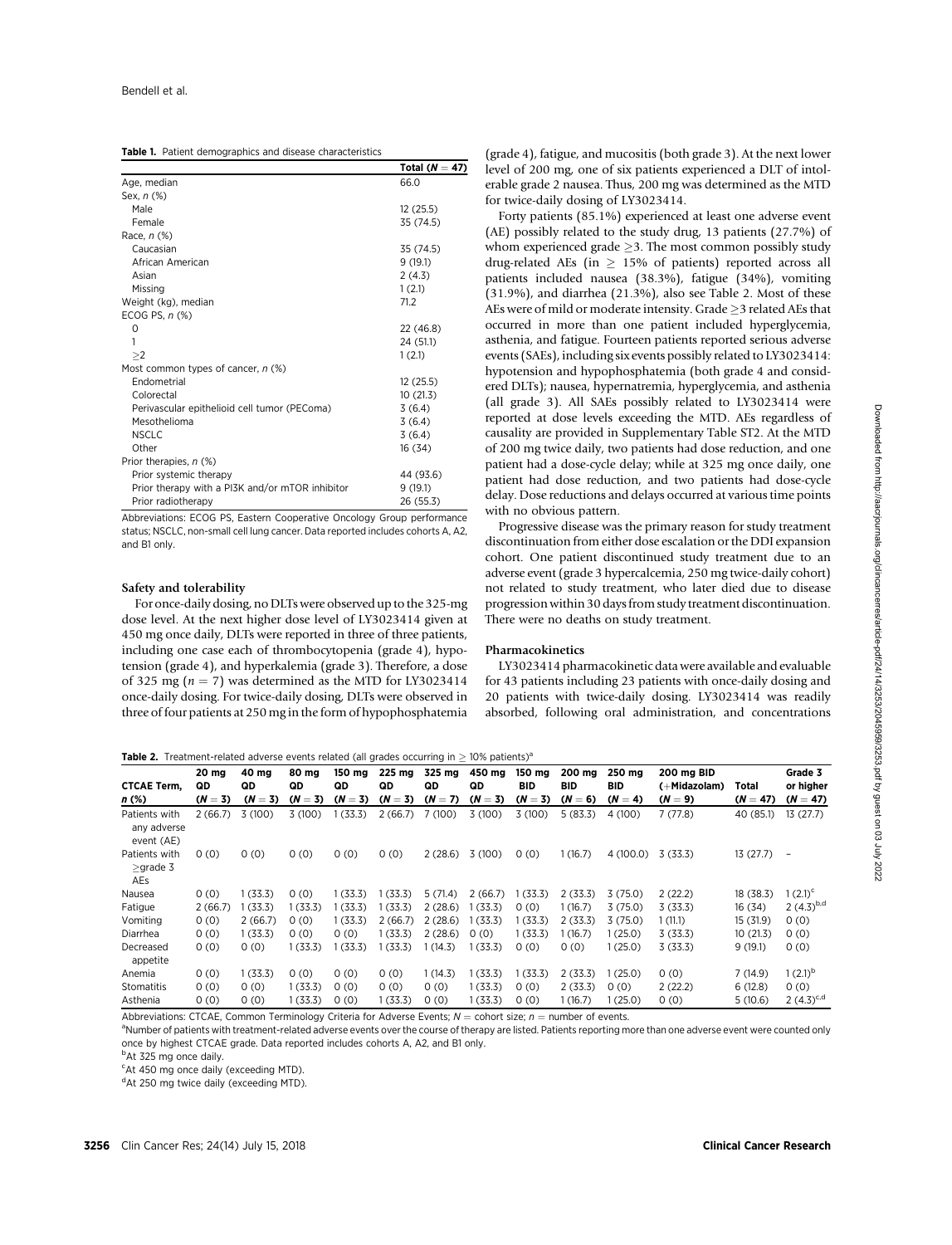$\circ$ 



#### Figure 1.

LY3023414 dose-normalized exposure versus dose. Observed dose-normalized LY3023414 AUC versus dose with linear regression over the 20- to 325-mg dose range. Abbreviations: AUC, area under the curve; CI, confidence interval; DBS, dried blood spot sampling; h, hour; RL and LR, regression line and linear regression; tau, dosing interval (i.e., 12 hours under twice-daily dosing and 24 hours under once-daily dosing). Data are presented as linear regression AUC dose normalized  $= 13.6 + 0.019$ <sup>\*</sup>dose with intercept 13.6 (9.5;17.8) mean (90% CI around mean) and slope 0.019 (-0.0012;0.039; 90% CI around mean).

90

reached a maximum value at approximately 1 to 2 hours postdose. LY3023414 pharmacokinetic profile as displayed in Supplementary Fig. S1, indicate a biphasic (biexponential) decline of LY3023414 concentration following LY3023414 maximum concentration. The inflexion point of the biphasic disposition, from visual inspection of LY3023414 concentration time plot, occur at approximately 8 to 12 hours postdose. After reaching  $C<sub>max</sub>$  LY3023414 concentration declined with a mean distribution and terminal elimination half-life of 0.6 and 2.9 hours, respectively, as determined by the two-compartment pharmacokinetic model. The model indicated that the terminal phase of LY3023414 pharmacokinetic profile, under the terminal  $t_{1/2}$ , corresponds to a limited percentage (approximately 20%) of the overall AUC. Therefore, the NCA provides reliable estimation of LY3023414 AUC<sub>0- $\infty$ </sub> and clearance because the terminal phase of LY3023414 pharmacokinetisc has limited contribution to the assessment of LY3023414 AUC. The NCA results indicate mean LY3023414 half-life  $(t_{1/2})$  of 1.93 hours (43% CV,  $N = 38$  in the 20- to 325-mg dose range), and a mean clearance of 85 L/hour  $(56.8 % CV, N = 38 in the 20- to 325-mg dose range)$  after single dose (Supplementary Fig. S1). LY3023414  $C_{\text{max}}$  and AUC<sub>®</sub> increased approximately dose proportionally in the 20- to 325-mg dose range. At a higher dose of 450 mg, a greater than dose-proportional increase in LY3023414 exposure was observed. This corresponded to a lower LY3023414 clearance (median LY3023414 clearance 26 L/hour; range, 12–53 L/hour,  $N = 3$  at that 450-mg dose) compared with LY3023414 clearance reported for the lower dose range of 20 to 325 mg (Fig. 1; clearance is the www.axions.org Cliential Cancer Ress; 24(14) July 2022 114 July 2022 114 Cancer Ress; 24(14) July 2022 114 July 2022 114 July 2022 114 July 2022 114 July 2022 114 July 2022 114 July 2022 114 July 2022 114 July 2022 114 Ju

inverse of dose normalized AUC). LY3023414 pharmacokinetic parameters are summarized in Table 4.

Following repeated twice-daily dosing,  $C_{\text{max}}$  and  $\text{AUC}_{\infty}$ increased dose proportionally from 150 mg to 250 mg twice daily (as observed with single dose) and some level of accumulation in LY3023414 exposure is observed relative to single dose [mean accumulation ratio day 15/day1 exposure is 1.50 (CV47%  $N = 16$ ]. LY3023414 clearance after repeated dosing was 64 L/hour (CV46%  $N = 38$ ) in the 20- to 325-mg dose linear range. Exposure was similar following dose on day 15 and 36 indicating that steady state was reached by day 15.

### DDI

LY3023414 was identified to be a weak inhibitor of the metabolic clearance of drugs metabolized through CYP3A4. The geometric mean ratio of midazolam  $AUC_{0-\infty}$  (midazolam+LY3023414: midazolam alone) was 1.46 (90% CI, 1.21-1.76); and the geometric mean ratio of hydroxymidazolam AUC<sub>0- $\infty$ </sub> (midazolam+LY3023414: midazolam alone) was 1.31 (90% CI, 0.95–1.81; see Supplementary Table ST1).

## Pharmacodynamic modulation of the PI3K/mTOR pathway

LY3023414 demonstrated dose-dependent inhibition of PI3K/mTOR signaling based on pharmacodynamic biomarkers evaluated in this study. A dose-related decrease in phosphorylation of 4EBP1, a downstream target of PI3K/mTOR signaling, was observed in  $(CD14<sup>+</sup>)$  PBMCs following LY3023414 administration as measured by a validated flow cytometry assay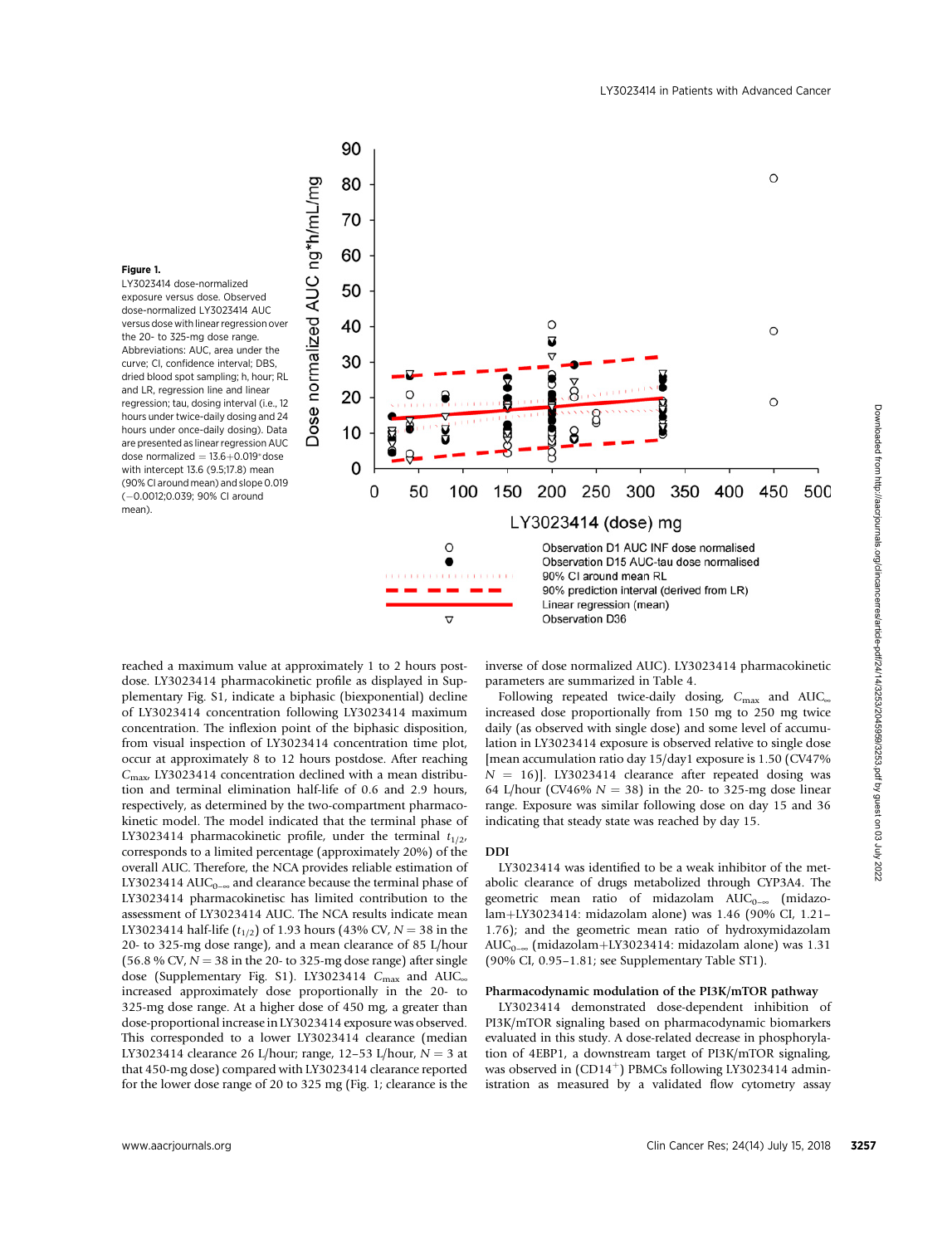|  | Table 3. Best response to LY3023414 |  |
|--|-------------------------------------|--|
|--|-------------------------------------|--|

| Response                                   | LY3023414 ( $N = 47$ ) |
|--------------------------------------------|------------------------|
| Best overall response <sup>a</sup> , n (%) |                        |
| CR                                         | Ω                      |
| PR.                                        | 1(2.1)                 |
| SD.                                        | 15 (31.9)              |
| PD.                                        | 20(42.6)               |
| <b>NE</b>                                  | 11(23.4)               |
| Overall response rate (CR+PR), %           | 2.1                    |
| Disease control rate $(CR+PR+SD)$ , %      | 34.0                   |

Abbreviations: CR, complete response; N, total population; NE, not evaluable; PD, progressive disease; PR, partial response; SD, stable disease. Data reported includes cohorts A, A2, and B1 only.

<sup>a</sup> Evaluated using Response Evaluation Criteria in Solid Tumors (RECIST v1.1).

(Supplementary Fig. S2A). In parallel to the pharmacokinetic profile of LY3023414, a more than 90% inhibition p4EBP1 was observed lasting for approximately 1.5 hours at LY3023414 doses  $\geq$ 150 mg (Supplementary Fig. S3).

In line with previous studies for PI3K/mTOR inhibitors (14), changes in glucose level were observed as a mechanistic pharmacodynamic biomarker following LY3023414 dosing. A doserelated increase in glucose levels and C-peptide by up to approximately 25% relative to baseline was noted in the first 4 hours under fasting conditions (Supplementary Fig. S2B and S2C).

#### Antitumor activity

Of the 47 patients receiving LY3023414, 38 patients had measurable disease allowing evaluation of tumor response according to RECIST criteria. Patients treated with LY3023414

completed a median of 3.0 cycles (range, 1–39). There was one confirmed PR according to RECIST v1.1 in an endometrial cancer patient that lasted for > 18 months (Supplementary Fig. S4A). An additional 15 patients (31.9%) exhibited SD as their best response to therapy for a disease control rate (DCR) of 34.0% (Table 3). Thirteen of 23 patients (57%) treated at or above LY3023414 MTD dose levels of 325 mg once daily or 200 mg twice daily demonstrated a decrease in the sum of target lesions relative to baseline (Fig. 2A) relative to one of 15 patients (7%) at dose levels below the MTD.

#### Exploratory biomarker

In an effort to explore any potential association between genetic alterations and clinical activity of LY3023414, archival tumor tissue was subject to next-generation sequencing and data from this retrospective analysis aligned to clinical antitumor activity (Fig. 2B). Among the patients whose genetic mutation data were available, the only patient with a PR observed in this study was a patient with endometrial cancer detected to have a PIK3R1mutation (PIK3R1 K448\_Y452 del) and a truncating PTEN mutation (PTEN L193fs $*$ 6) which both leading to activation of the PI3K/ mTOR pathway according to literature (15). The next three patients with the most decrease in tumor size and tumor tissue available for analysis correspond also to endometrial cancers two of which displayed potentially activating pathway alterations in PI3K/mTOR pathway genes (e.g., AKT1, AKT3, TSC2). Consistent with the high frequency of ARID1A mutations in endometrial cancer (16), two of five patients with this tumor type featured this alteration. However, mutations described to lead to activation of

| LY3023414 Treatment | Day (N)     | $t_{\text{max}}^{\text{a}}$ (hr) | $C_{\text{max}}$ (ng/mL) | AUC <sub>(0-<math>\infty</math>)</sub> (ng·hr/mL) | $t_{1/2}$ <sup>b</sup> (hr) | CL/F (L/hr) | Vz/F (L)  |
|---------------------|-------------|----------------------------------|--------------------------|---------------------------------------------------|-----------------------------|-------------|-----------|
| 20 mg QD            | 1(3)        | $1(1-1)$                         | 65.3 (49)                | 155 (40)                                          | $1.66(1.47-1.81)$           | 129 (40)    | 308 (48)  |
|                     | 15(3)       | $2(0.5-2)$                       | 49.8 (116)               | 162 (65)                                          | $1.70(1.53 - 1.90)$         | 123 (65)    | 302 (74)  |
|                     | 36(3)       | $0.5(0.5-1)$                     | 84.4 (34)                | 184 (22)                                          | $2.00(1.44 - 3.31)$         | 109 (22)    | 314 (72)  |
| 40 mg QD            | 1(3)        | $2(0.5-2)$                       | 129 (187)                | 408 (98)                                          | $1.71(1.41 - 2.37)$         | 98.1 (98)   | 243 (150) |
|                     | 15(3)       | $2(0.5-2)$                       | 149 (162)                | 679 (66)                                          | $1.55(1.37-1.75)$           | 58.9 (66)   | 132 (46)  |
|                     | 36 $(2)^d$  | 0.5; 1                           | 424; 522                 | 550; 1076                                         | 1.38; 1.76                  | 73; 37      | 140; 90   |
| 80 mg QD            | 1(3)        | $2(1-2)$                         | 244 (56)                 | 895 (58)                                          | $1.43(1.01-1.78)$           | 89.4 (58)   | 185 (52)  |
|                     | 15(3)       | $2(1-2)$                         | 162 (104)                | 959 (48)                                          | $1.98(1.86 - 2.06)$         | 83.4 (48)   | 238 (44)  |
|                     | 36(3)       | $2(0.5-2)$                       | 267 (75)                 | 913 (27)                                          | $1.85(1.54 - 2.08)$         | 88 (28)     | 233 (13)  |
| 150 mg ALL          | 1(6)        | $2(0.5-4)$                       | 397 (65)                 | 1460 (62)                                         | $1.94(1.14 - 4.35)$         | 103 (63)    | 287 (45)  |
| 150 mg QD           | 1(3)        | $2(2-2)$                         | 480 (102)                | 1940 (66)                                         | 2.57 (1.86-4.35)            | 77.4 (66)   | 287 (68)  |
| 150 mg BID          | 1(3)        | $2(0.5-4)$                       | 329 (24)                 | 1100(50)                                          | $1.46(1.14-1.81)$           | 136 (50)    | 287 (29)  |
| 150 mg QD           | 15(3)       | $2(2-4)$                         | 827 (27)                 | 3390 (13)                                         | 3.84 (3.18-4.26)            | 44.2 (13)   | 245 (22)  |
|                     | 36 $(2)^d$  | 1:2                              | 807; 810                 | 3708; 2640                                        | 3.16; 1.66                  | 40.5; 56.9  | 180; 140  |
| 150 mg BID          | 15(3)       | $1(0.5-2)$                       | 714 (45)                 | 1980 (22)                                         | $1.74(1.5-2.16)$            | 75.8 (22)   | 191 (30)  |
|                     | 36 $(2)^d$  | 4:1                              | 329; 231                 | 1520: 1230                                        | 1.57; 2.08                  | 99; 122     | 220; 360  |
| 200 mg BID          | $1(14)^{c}$ | $1(0.5-4)$                       | 814 (55)                 | 2500 (68)                                         | $1.88(1.08 - 3.74)$         | 80.0 (68)   | 218 (44)  |
|                     | 15(15)      | $2(0.5-4)$                       | 941 (59)                 | 3670 (28)                                         | 1.90 (1.59-2.67)            | 54.5 (28)   | 148 (23)  |
|                     | 36(5)       | $2(1-2)$                         | 1082 (54)                | 4002 (62)                                         | $1.73(1.26 - 2.18)$         | 50.0(62)    | 124(44)   |
| 225 mg QD           | 1(3)        | $1(1-2)$                         | 501 (128)                | 2810 (53)                                         | 2.48 (1.10-5.06)            | 80 (53)     | 286 (37)  |
|                     | 15(3)       | $2(0.5-4)$                       | 810 (70)                 | 2870 (82)                                         | 2.74 (1.65-4.44)            | 78.4 (82)   | 310 (107) |
|                     | 36 $(2)^d$  | 1:0.5                            | 2550; 912                | 5570: 1880                                        | NC; 1.60                    | 40.4, 119   | NC; 280   |
| 250 mg BID          | 1(3)        | $0.5(0.5-1)$                     | 967 (107)                | 3500 (10)                                         | $2.41(1.72 - 4.64)$         | 72 (12)     | 252 (74)  |
| 325 mg QD           | $1(5)^{c}$  | $1(0.5-2)$                       | 1710 (27)                | 4960 (32)                                         | 2.28 (1.20-3.69)            | 65 (32)     | 215(63)   |
|                     | 15(7)       | $2(0.5-2)$                       | 1450 (92)                | 5580 (38)                                         | $3.4(1.31 - 5.01)$          | 58.3 (38)   | 286 (82)  |
|                     | 36(7)       | $2(1-4)$                         | 1406 (61)                | 5710 (43)                                         | 3.09 (1.22-5.91)            | 56.9 (43)   | 253 (67)  |
| 450 mg QD           | 1(3)        | $0.5(0.5-2)$                     | 4140 (152)               | 17500 (85)                                        | 3.17 (2.02-4.89)            | 26 (85)     | 117 (141) |

Table 4. Pharmacokinetic parameters of LY3023414 [cycle 1, day 1 and day 15 and cycle 2 day 15 (day 36)]

NOTE: Not all patients in each cohort were evaluable for all parameters at all timepoints.

Abbreviations: hr, hour; QD, once daily.

<sup>a</sup>Median (range).

<sup>b</sup>Geometric mean (range).

<sup>c</sup>At 200 mg BID and 325 mg QD, one and two subject's pharmacokinetic parameters, respectively, were excluded from summary statistic reporting due to being outliers with very low exposure.

dIndividual data reported as only two patients' data.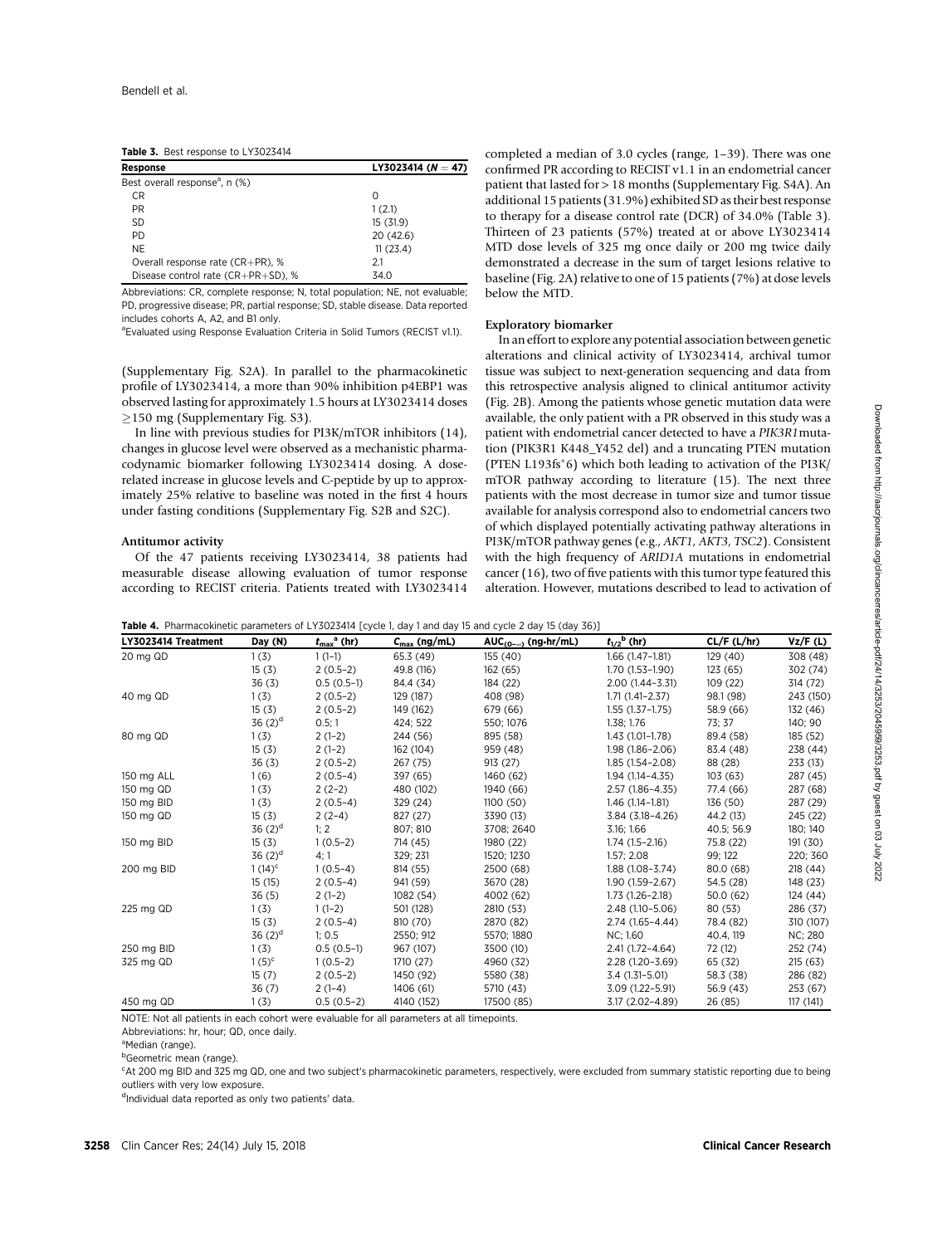

# Figure 2.

Single-agent antitumor activity of LY3023414. A, Best change in target lesions relative to baseline. For tumor types, please see Supplementary Fig. S4B. **B**, Best overall response and presence of genetic mutations in patients administered with different doses of LY3023414. Abbreviation: EPI, epigenetic.

PI3K/mTOR signaling were also observed in patients with best response of progressive disease (e.g., AKT1, STK11, PIK3CA) but, noted here was the presence of concurrent MAPK pathway alterations (e.g., KRAS, BRAF).

# Discussion

In this FHD dose-escalation study in patients with advanced cancer, the oral PI3K/mTOR dual inhibitor LY3023414 was demonstrated to be safe and tolerable when given up to 325 mg once daily or 200 mg twice daily. The RP2D for LY3023414 monotherapy was determined to be 200 mg twice daily based on safety and tolerability and supported by pharmacokinetic/ pharmacodynamic and preclinical observations.

The majority of possibly LY3023414-related AEs observed in this study were mild or moderate in intensity and included nausea, fatigue, diarrhea, and vomiting as the most common reported possibly related AEs (that is  $\geq$  20% of patients). No grade  $\geq$  3 AE possibly related to LY3023414 was observed more than once in patients treated up to the MTDs supporting the tolerability of LY3023414 at the RP2D level. The safety profile observed in patients receiving LY3023414 for prolonged period of time was similar as for the overall patient population supporting the longterm tolerability of LY3023414 at the RP2D. Upper gastrointestinal toxicity and fatigue has been previously reported as a common AE for other PI3K/mTOR dual inhibitors with a dosedependent safety profile (17). Potentially due to LY3023414's short half-life with intermittent target inhibition, rash and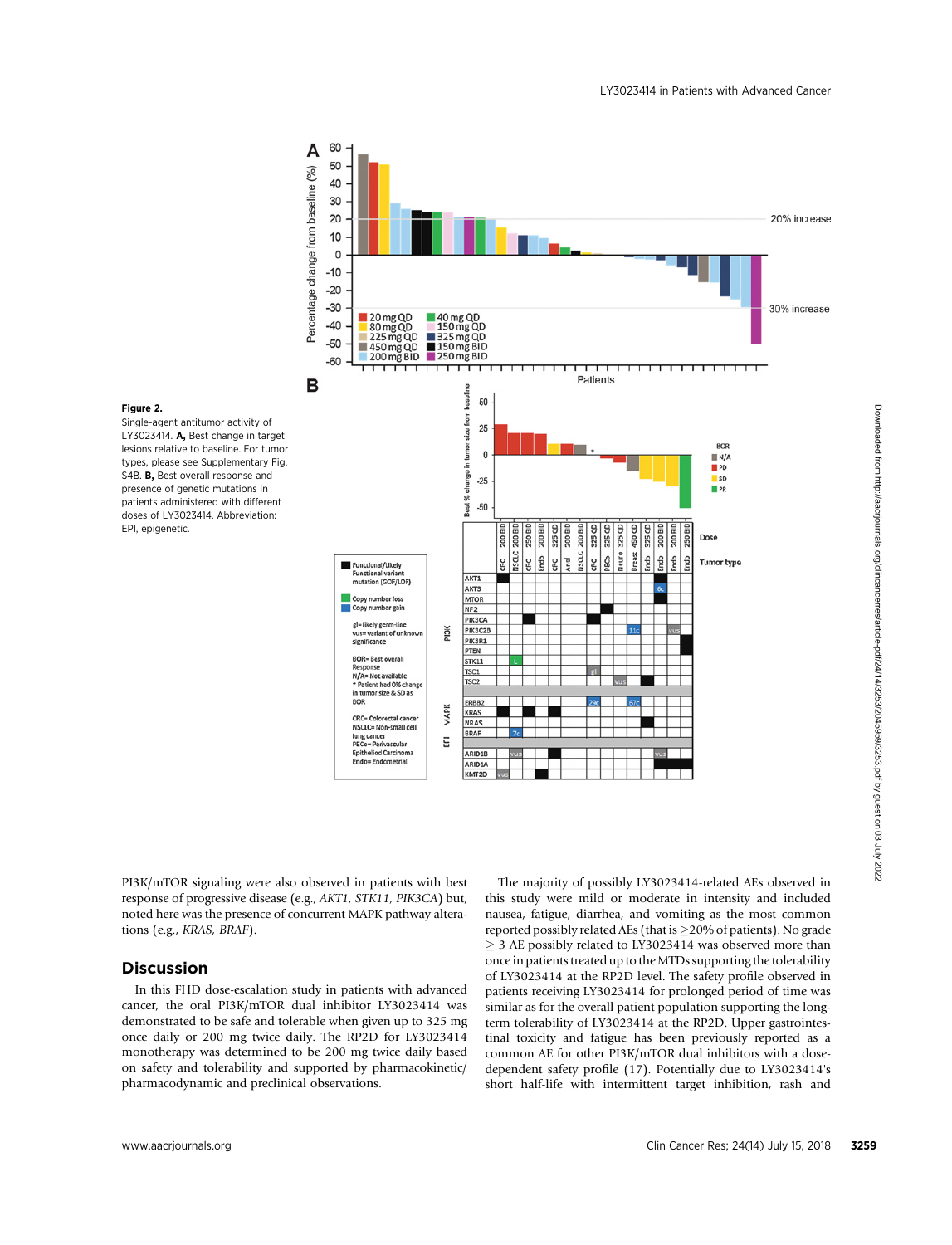hyperglycemia were infrequently observed, which contrasts with the toxicity profiles of other PI3K/mTOR inhibitors that commonly report higher rates for these adverse events. Notably, no AEs indicative for mood alteration were reported for LY3023414 as reported for another pan-PI3K inhibitor (14). Rafii and colleagues (18) reported increased risk of bacterial infections in patients treated with inhibitors to components of the PI3K/mTOR pathway. While this risk might be of particular interest for PI3K/mTOR inhibitors coadministered with myelosuppressive agents, there was no increased rate of bacterial infections noted in the current monotherapy study. However, careful monitoring of this toxicity will continue to be performed for LY3023414 combinations with other drugs in subsequent clinical trials.

LY3023414 pharmacokinetic analysis showed a dose-proportional increase in LY3023414 exposures (AUC) at tolerated dose levels (from 20 to 325 mg). At a higher dose of 450 mg, a greater than dose proportional increase in LY3023414 exposure was observed. The estimation of LY3023414  $t_{1/2}$  using classical NCA method was impeded by limited pharmacokinetic information available in the terminal phase of the LY3023414 pharmacokinetic profile: (i) for patients receiving once-daily dosing, the LY3023414 concentration at the 24-hour postdose sampling time point were below the lower limit of quantification for lower dose levels (i.e., LY3023414 dose  $\leq 80$  mg); (ii) for patients receiving twice-daily dosing, the pharmacokinetic profile was limited to the 12-hour dosing interval leading to at most two pharmacokinetic points in the terminal phase. These limitations in the assessment of the terminal half-life were mitigated by using modeling analysis, which confirmed that the  $t_{1/2}$  of LY3023414 was short (2.9 hours). Furthermore, the modeling analysis enabled to determine that the terminal elimination phase of LY3023414 contributed to only a small percentage of the overall AUC and therefore reinforce LY3023414 clearance and AUC output from the NCA analysis. Pharmacokinetic data from the DDI analysis with midazolam indicated that LY3023414 is only a weak inhibitor of CYP3A4. As LY3023414 is also a substrate of CYP3A4, it remains to be elucidated whether the weak CYP3A4 inhibitory effect by LY3023414 may contribute to the mild accumulation observed in LY3023414 exposure following repeated dosing. Further analysis on repeated dosing of LY3023414 is warranted and additional DDI studies are planned to investigate DDI with LY3023414 as CYP3A4 victim.

Pharmacodynamic analysis suggest that LY3023414 exposure obtained is in a biological active dose range even below the RP2D of 200 mg twice daily. Dose-related target inhibition with  $\geq$ 50% and  $\geq$ 90% of p4EBP1 in peripheral mononuclear cells was observed following single dosing of LY3023414 at 100 mg and 150 mg, respectively. In parallel with the short half-life of LY3023414 of about 2 hours, dephosphorylation by  $\geq$ 50% of 4EBP1 lasted for about 4 hours and returned to baseline after 6 hours postdose. While this pharmacodynamic data in PBMCs can be only considered as surrogate for the pharmacodynamic effects in patients tumor tissue, the target inhibition kinetics are consistent with data in tumor xenograft models showing intermittent target inhibition in tumors to be associated with singleagent activity of LY3023414 (7). Therefore, assessment of PBMCs was considered a scientifically acceptable and clinically feasible surrogate approach to reflect pharmacodynamic effects of LY3023414 in patient's tumors in this phase I study. A further established pharmacodynamic biomarker for PI3K/mTOR inhibitors is change in blood glucose given the central role of PI3K/mTOR signaling in regulating insulin-mediated cellular metabolism. In line with this, we observed a dose-dependent and transient increase in median blood glucose in patients treated with LY3023414 that followed the short half-life of the molecule. While this on-target effect fosters the mechanism of action of LY3023414 as a PI3K/mTOR inhibitor, its modest and short-lived nature might have led to low frequency of hyperglycemic AEs observed in the current study and is hypothesized to reduce the risk of impaired glucose tolerance as one major toxicities of other PI3K inhibitors (14). Moreover, increased glucose levels due to PI3K/mTOR inhibition have been suggested to result in unintended activation of the PI3K/mTOR pathway due to induction of insulin growth factor (IGF) receptor signaling as a feedback loop to PI3K/mTOR inhibition (19). PI3K/mTOR molecules leading to only modest and short-lived blood glucose elevations might also reduce this potential mechanism of compensatory pathway activation.

Beside the observation that LY3023414 at 200 mg twice daily resulted in less pronounced transient glucose elevation relative to  $325$  mg once daily but still  $\geq$ 90% inhibition of p4EBP1 in PBMCs, the decision for 200 mg twice-daily dosing as RP2D for LY3023414 over 325 once daily was further informed by preclinical data. In vivo studies show that tumor growth inhibition by LY3023414 is dependent on the total daily dose administered but independent of the dosing schedule (7). The same total daily dose of LY3023414 resulted in similar antitumor activity regardless of whether it was administered as a single or two separate doses in various tumor xenograft models (7). Considering the MTDs identified for once daily (i.e., 325 mg) and twice-daily (200 mg) dosing in this phase I study, the 200 mg twice-daily schedule allowed to administer a higher total daily dose of LY3023414 in patients with a monitorable and manageable side-effect profile and was therefore determined as RP2D over 325 mg once daily. Further alternative dosing schedules (e.g., thrice daily dosing of LY3023414) in view of the relative short half-life of LY3023414 were not explored considering the schedule-independent activity of LY3023414 in preclinical models (7) and the dose-dependent duration and intensity of p4EBP1 target inhibition observed in PBMCs.

In line with previous studies for PI3K/mTOR inhibitors, this dose finding study demonstrated only moderate single-agent activity for LY3023414 in the unselected patient population enrolled. While the observation that more than half of the patients treated at or above the MTD dose levels of once-daily or twice-daily dosing demonstrated a decrease in the sum of target lesions is encouraging, the single confirmed partial response fosters the notion that only selected patients might receive major benefit from single-agent treatment with PI3K/ mTOR–targeting compounds.

Predictive biomarker(s) for clinical activity to monotherapy with PI3K/mTOR inhibitors is an active area of research and has been shown to be challenging (2). Across all preclinical tumor models studied and in line with previous studies (5, 20), no obvious predictive marker for sensitivity to LY3023414 in vivo or in vitro was identified (7). In the current study, of note, the only patient with a confirmed partial response according to RECIST and lasting >18 months was a patient with endometrial cancer harboring a truncation mutation in PTEN and a deletion in the regulatory protein PIK3R1, two events with the potential to engender pathway activation and dependence. PI3K pathway alterations occur at a high frequency in endometrial tumors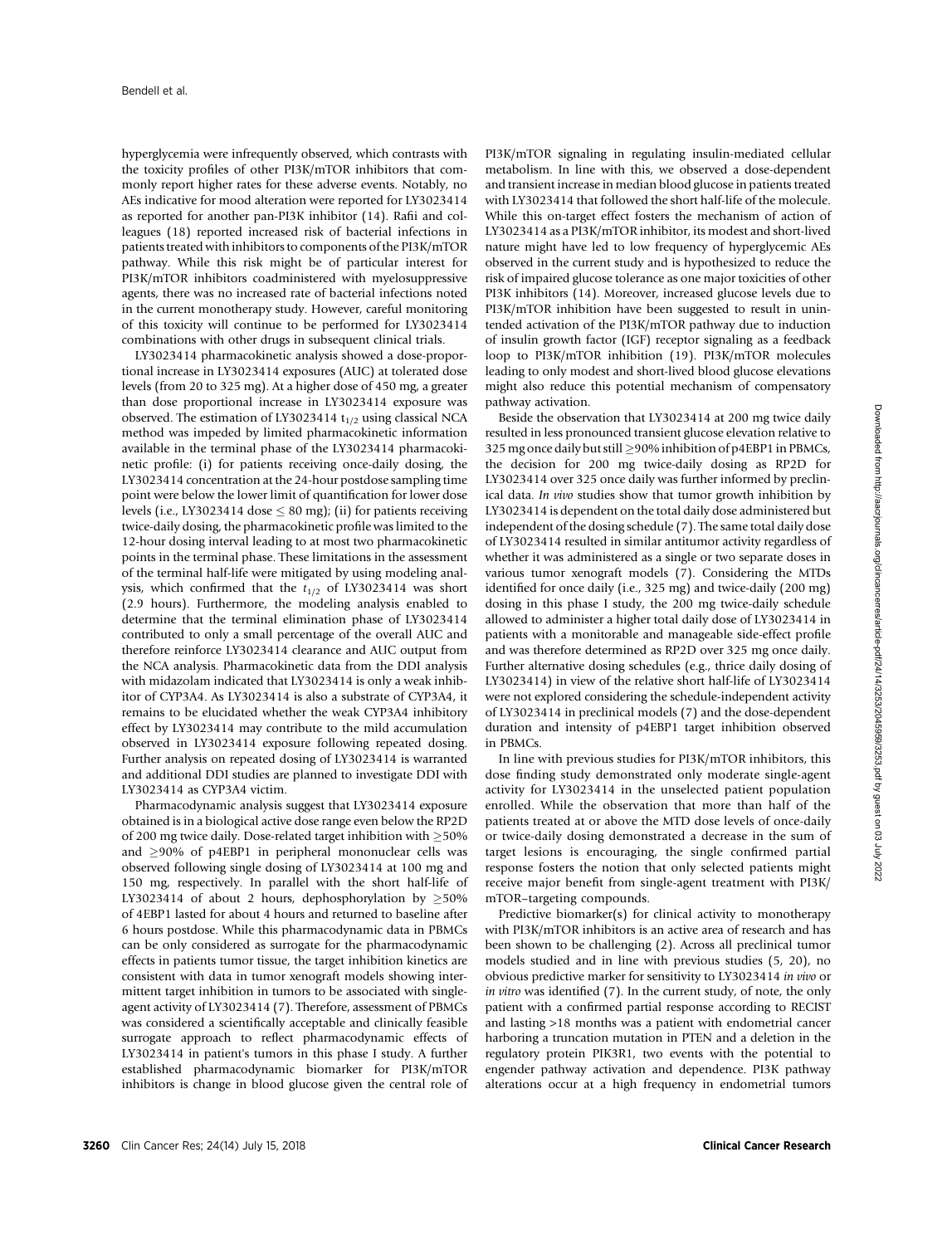(>80%; refs. 16, 21) and three of five endometrial patients in our study with evaluable tumor tissue displayed alterations in this pathway. The PIK3R1 mutation observed in the patient with the confirmed PR, K448\_Y452del, localizes to the intervening SH2 domain of the p85 regulatory subunit, a site prone to recurrent deletions that result in enhanced pathway activation (AKT $^{Ser473}$ phosphorylation; ref. 22). The two patients with endometrial cancer with the next-best reduction in tumor size displayed a truncation in ARID1A, a gene observed mutated in endometrial cancer at a frequency of about 35% (16, 23). ARID1A deficiency has been reported to enhance sensitivity to PI3K-targeted agents (23). The biomarker data from this small phase I study can be considered of anecdotal value only. The possibility that clinical activity to LY3023414 in patients with (or without) PI3K pathway activating mutations is countered by MAPK pathway alterations is suggested by the presence of MAPK pathway alterations (3 KRAS mutation, one low-level BRAF amplification; Fig. 2B) in patients that did not receive clinical benefit in the current study. KRAS mutations singly or concurrent with PIK3CA or PTEN mutations were found also in patients displaying pharmacodynamics in a phase I study of BKM120, a pan-class I PI3K inhibitor (14) and preclinical observations support a role for KRAS mutations in resistance to PI3K inhibitors (24, 25). Cotargeting PI3K and MAPK pathways might provide an opportunity to overcome such resistance as demonstrated by synergistic antitumor efficacy in preclinical models of endometrial cancer (26).

However, any molecular profile associations with clinical activity of LY3023414 is strongly hindered by the small size of the sequenced cohort, the diverse tumor types enrolled, and the use of archival tumor samples for molecular analysis in the current study. As variations in preanalytic parameters (e.g., cold ischemia time, temperature before and during tissue fixation, and sample type) may profoundly affect phosphoproteins (27) and procurement and preservation of tumor tissue was not standardized, it was intentionally decided to forego assessment of phosphoproteins to confirm mutational activation at the protein level from archival tumor samples collected in this study. The potential contribution of the observed genetic alterations to LY3023414 activity awaits further studies involving larger cohorts of patients and using ideally fresh tumor biopsies. This distingention in the control of the control of the control of the control of the control of the control of the control of the control of the control of the control of the control of the control of the control of the

In summary, the current study demonstrated that LY3023414 has a tolerable safety profile and single-agent activity in patients with advanced cancers. Pharmacodynamic analysis show intermittent but strong target engagement with  $\geq$ 90% pathway inhibition at the RP2D of 200 mg twice-daily LY3023414. On the basis of the observed activity in patients with endometrial cancer in this phase I study, a phase II study has been initiated to further explore the single-agent activity of LY3023414 in patients with recurrent or persistent endometrial cancer with tumors harboring a known PI3K pathway activating mutation (NCT02549989). Further ongoing clinical trials are investigating the effect of LY3023414 in combination with endocrine therapy for hormone receptor–positive breast cancer (NCT02057133) and castrationresistant prostate cancer (NCT02407054).

#### Disclosure of Potential Conflicts of Interest

A. M. Varghese reports receiving commercial research grants from Lilly, and reports receiving other commercial research support from Lilly; Verastem; Bristol, Myers, Squibb; and Silenseed. D. M. Hyman reports receiving commercial research grants from Loxo Oncology, AstraZeneca, and Puma Biotechnology, and is a consultant/advisory board member for Atar Biotherapeutics, Chugai Pharma, CytomX, AstraZeneca, Pfizer, Bayer, Debiopharm Group, arQule, and Genentech. T. M. Bauer is a consultant/advisory board member for Loxo Oncology, Ignyta, Pfizer, GuardentHealth, and Moderna. V. Wacheck holds ownership interest (including patents) in Eli Lilly and Company. K. N. Moore is a consultant/advisory board member for Advaxis, AstraZeneca, Clovis, Immunogen, VBL Therapeutics, and Genentech/Roche. No potential conflicts of interest were disclosed by the other authors.

#### Authors' Contributions

Conception and design: A.M. Varghese, S. Callies, V. Wacheck

Development of methodology: R. Martinez, E.R. Wickremsinhe

Acquisition of data (provided animals, acquired and managed patients, provided facilities, etc.): J.C. Bendell, A.M. Varghese, D.M. Hyman, T.M. Bauer, S. Pant, R. Martinez, A. Fink, K.N. Moore

Analysis and interpretation of data (e.g., statistical analysis, biostatistics, computational analysis): A.M. Varghese, S. Pant, S. Callies, J. Lin, R. Martinez, A. Fink, V. Wacheck, K.N. Moore

Writing, review, and/or revision of the manuscript: J.C. Bendell, A.M. Varghese, D.M. Hyman, T.M. Bauer, S. Pant, S. Callies, J. Lin, R. Martinez, E.R. Wickremsinhe, A. Fink, V. Wacheck, K.N. Moore

Administrative, technical, or material support (i.e., reporting or organizing data, constructing databases): S. Pant, R. Martinez, A. Fink

Study supervision: S. Pant, A. Fink, V. Wacheck, K.N. Moore

#### Acknowledgments

We thank the patients, their families and the study personnel across all sites for participating in this study. The authors would like to thank Christine Martersteck for reviewing biomarker data, Elizabeth Smith Labell for her work on the pharmacokinetic analysis, and Gregory P. Donoho for critical review of the manuscript and editorial assistance. Anindya Chatterjee provided writing assistance funded by Eli Lilly and Company. C.M., E.S.L., G.P.D, A.C. are employees of Eli Lilly and Company. The study was sponsored by Eli Lilly and Company.

The costs of publication of this article were defrayed in part by the payment of page charges. This article must therefore be hereby marked advertisement in accordance with 18 U.S.C. Section 1734 solely to indicate this fact.

Received November 15, 2017; revised March 2, 2018; accepted April 3, 2018; published first April 10, 2018.

#### References

- 1. Courtney KD, Corcoran RB, Engelman JA. The PI3K pathway as drug target in human cancer. J Clin Oncol 2010;28:1075–83.
- 2. LoRusso PM. Inhibition of the PI3K/AKT/mTOR pathway in solid tumors. J Clin Oncol 2016;34:3803–15.
- 3. Li H, Zeng J, Shen K. PI3K/AKT/mTOR signaling pathway as a therapeutic target for ovarian cancer. Arch Gynecol Obstet 2014;290: 1067–78.
- 4. Thorpe LM, Yuzugullu H, Zhao JJ. PI3K in cancer: divergent roles of isoforms, modes of activation and therapeutic targeting. Nat Rev Cancer 2015;15:7–24.
- 5. Dienstmann R, Rodon J, Serra V, Tabernero J. Picking the point of inhibition: a comparative review of PI3K/AKT/mTOR pathway inhibitors. Mol Cancer Ther 2014;13:1021–31.
- 6. O'Reilly KE, Rojo F, She QB, Solit D, Mills GB, Smith D, et al. mTOR inhibition induces upstream receptor tyrosine kinase signaling and activates Akt. Cancer Res 2006;66:1500–8.
- 7. Smith MC, Mader MM, Cook JA, Iversen P, Ajamie R, Perkins E, et al. Characterization of LY3023414, a Novel PI3K/mTOR dual inhibitor eliciting transient target modulation to impede tumor growth. Mol Cancer Ther 2016;15:2344–56.